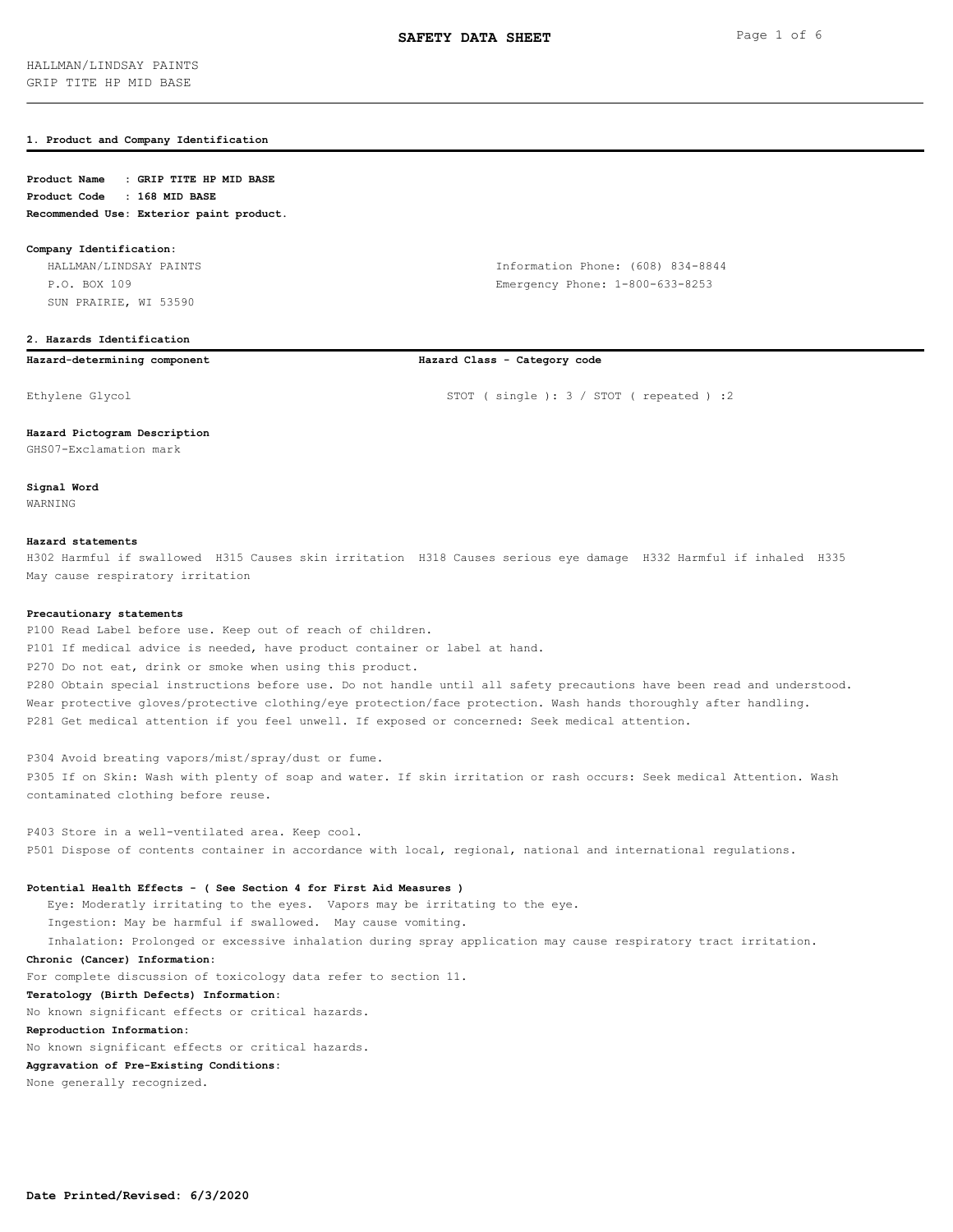# HALLMAN/LINDSAY PAINTS GRIP TITE HP MID BASE

### **3. Composition/Information on Ingredients**

| Component                                                       | CAS# |                  | % by Wt.           |
|-----------------------------------------------------------------|------|------------------|--------------------|
| NEPHELINE SYENITE                                               |      | $37244 - 96 - 5$ | $308 - 358$        |
| ACGIH TLV 10mg/m3 (TOTAL PARTICULATES NOT OTHERWISE CLASSIFIED) |      |                  |                    |
| TITANIUM DIOXIDE                                                |      | $13463 - 67 - 7$ | $0.5$ $8 - 10$ $8$ |
| OSHA PEL: 10 MG/M3, ACGIH TLV: 10 MG/M3, STEL TLV: N/A          |      |                  |                    |
| ETHYLENE GLYCOL                                                 |      | $107 - 21 - 1$   | $0 - 05 -$         |
| OSHA Ceiling 50 ppm 125 mg/m3                                   |      |                  |                    |
| ACGIH Ceiling 100 mg/m3                                         |      |                  |                    |
| DEFOAMER Alcohols, tallow, ethoxylated $>= 2\% - < 3\%$         |      | 61791-28-4       | $0 - 05 -$         |
| N-Methylethanolamine                                            |      | $109 - 83 - 1$   | $0 - 05 -$         |
|                                                                 |      |                  |                    |

# **4. First Aid Measures**

# **Eyes:**

Rinse thoroughly with plenty of water gently lifting upper and lower eyelids. Rinse for at least 15 minutes. Check for and remove any contact lenses. Get medical attention.

#### **Skin:**

Immediately wash skin with plenty of soap and water. Remove all contaminated clothing. Wash contaminated clothing before reuse. Get medical attention if irritation develops or persists.

#### **Ingestion:**

Wash Mouth out with water. Remove Dentures if present. If the exposed person is concious, give small quantites of water to drink. Stop if the exposed person feels nauseous as vomiting can be dangerous. Do not induce vomiting unless directed to do so by medical personnel. If spontaneous vomiting occurs or is about to occur, place victim's head as low as possible to avoid aspiration. If victim is drowsy or unconscious, place on the left side with head down. Never give anything by mouth to a person who is not fully conscious. Do not leave victim unattended. Seek medical attention immediately.

### **Inhalation:**

Immediately move victim to fresh air. Loosen tight clothing such as a tie, collar or belt. If symptoms persist seek medical attention.

If victim is not breathing, or if breathing is irregular provide artificial respiration by trained personnel. Seek medical attention immediately.

### **Note to Physicians:**

Treat symptomatically.

### **5. Fire Fighting Measures**

# **Flammable Properties:**

Flash Point: Not Applicable Method: TCC

**Explosive Limits:** Lower explosive limit: No Data Upper explosive limit: No Data

### **Autoignition Temperature:**

Not Applicable

### **Hazardous Combustion Products:**

Sealed containers may burst if exposed to fire or extreme heat. Not combustible, however following evaporation of water component of the material, the residual material may burn if ignited. Decomposition Products may include Carbon Oxides and/or Metal Oxides.

### **Extinguishing Media:**

Use extinguishing measures that are appropriate to local circumstances and the surrounding environment.

### **Firefighting Procedures:**

As in any fire, wear self-contained breathing apparatus pressure demand, MSHA/NIOSH (approved or equivalent) and full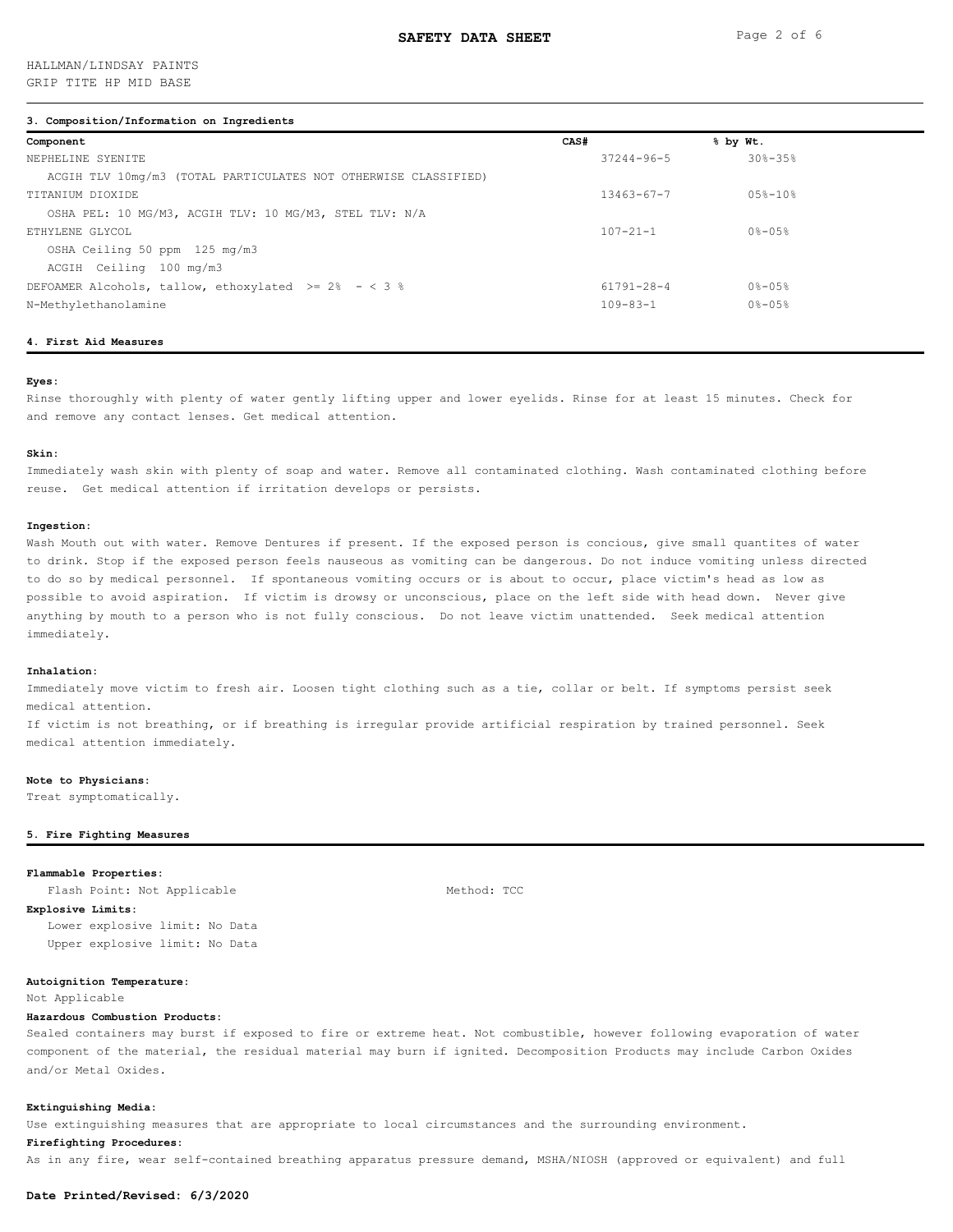protective gear.

# **6. Accidental Release Measures**

### **Small Spill:**

Prevent further leaks or spills if safe to do so. Move containers from spill area. Dike spill if necessary to minimize contamination. Absorb with inert dry material and place in appropriate waste disposal container. Dispose of all waste according to all local, state and federal regulations or via a licensed waste disposal contractor.

### **Large Spill:**

For large spills, secure the area and control access. Stop leak if safe to do so. Dike far ahead of a liquid spill to ensure complete collection and to prevent entry in to sewers, water courses, or confined areas. Collect spillage with absorbant pads, sand, vermiculite or other inert, dry, non-combustible absorbent materials. Place into appropriate waste containers for disposal. Dispose of all waste according to all local, state and federal regulations or via a licensed waste disposal contractor.

#### **Environmental Precautions:**

Avoid runoff into storm sewers, ditches and waterways.

### **Methods/Materials for Containment and Cleaning Up:**

Never take internally. Wash thoroughly after handling. Smoking in areas where this material is used should be strictly prohibited.Do not touch or walk through spilled material. Remove spillage immediately from hard, smooth walking areas. Prevent its entry into waterways, sewers, basements, or confined areas. Absorb or cover with dry earth, sand, or other non-combustible material and transfer to appropriate waste containers. Use clean,non-sparking tools to collect absorbed material.

### **7. Handling and Storage**

#### **Handling:**

Keep out of reach of Children. Avoid eye contact and repeated or prolonged skin contact with liquid.

# **Storage:**

Store in a cool place and out of direct sunlight. Keep containers closed when not in use. Check regularly for leaks. Keep From Freezing.

### **8. Exposure Controls/Personal Protection**

# **Airborne Exposure Limits:**

Avoid breathing vapor and spray mist. Avoid contact with skin and eyes.

Use only with adequate ventilation. Local exhaust preferable. General exhaust is acceptable if the exposure to materials is maintained below applicable exposure limits. When spraying, controlling exposure may require the use of proper protective equipment, such as a properly fitted respirator (NIOSH approved). Refer to OSHA Standards 1910.94, 1910.107, 1910.108.

This coating may contain materials classified as nuisance particulates (listed "as Dust" in Section 3) which may be present at hazardous levels only during sanding or abrading of the dried film. If no specific dusts are listed in Section 3, the applicable limits for nuisance dusts are: ACGIH TLV 10 mg/m3 (total dust), 3 mg/m3 (respirable fraction),

OSHA PEL 15 mg/m3 (total dust), 5 mg/m3 (respirable fraction).

# **Engineering Controls:**

Use appropriate engineering control such as process enclosures, local exhaust ventilation, or other engineering controls to control airborne levels below recommended exposure limits. Good general ventilation should be sufficient to control airborne levels. Where such systems are not effective wear suitable personal protective equipment, which performs satisfactorily and meets OSHA or other recognized standards. Consult with local procedures for selection, training, inspection and maintenance of the personal protective equipment.

# **Personal Protective Equipment**

# **Respiratory Protection:**

A NIOSH approved air-purifying respirator with an organic vapor cartridge or canister may be permissible under certain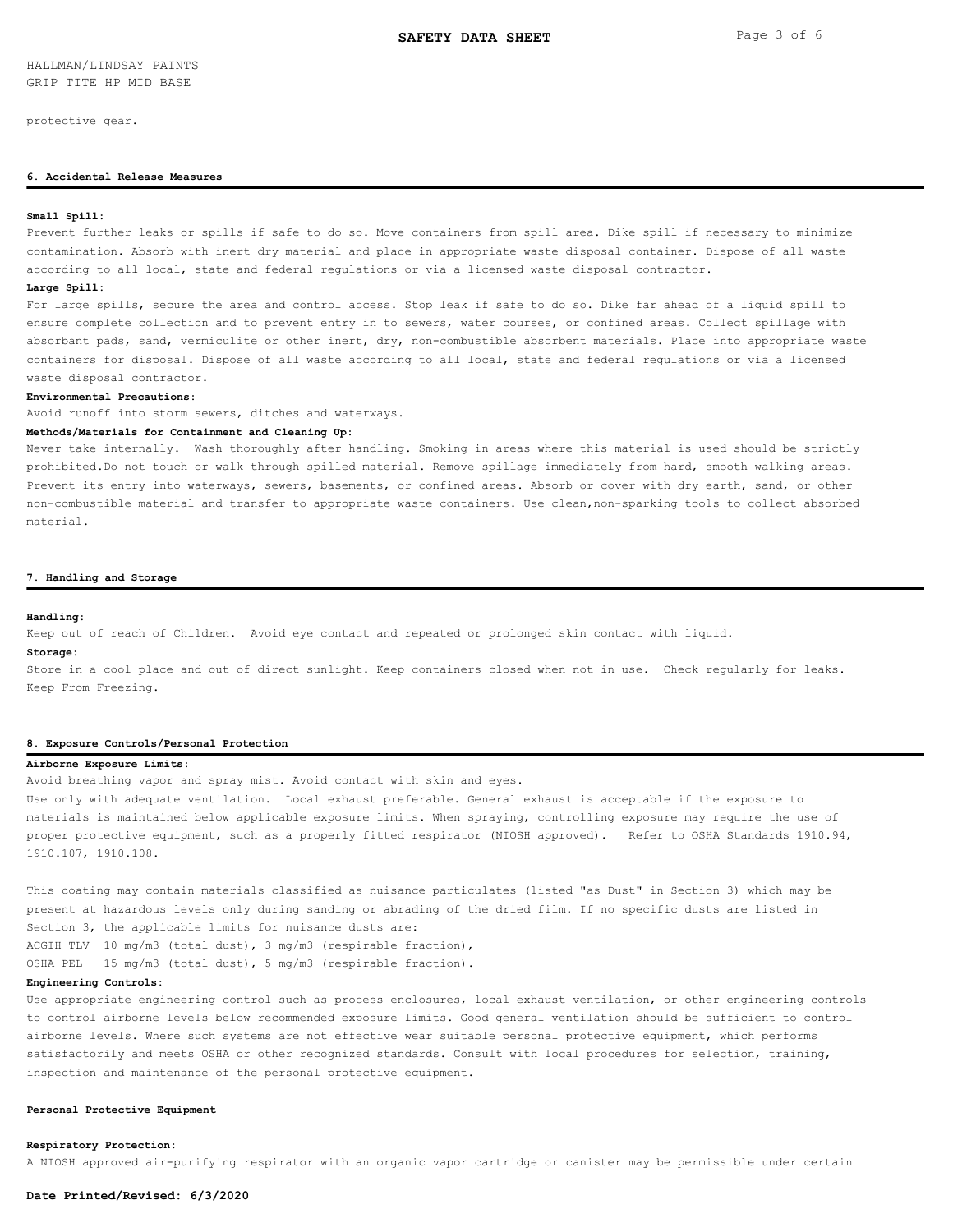# HALLMAN/LINDSAY PAINTS GRIP TITE HP MID BASE

circumstances where airborne concentrations are expected to exceed exposure limits. Protection provided by air purifying respirators is limited. Use a positive pressure air supplied respirator if there is any potential for an uncontrolled release, exposure levels are not known, or any other circumstances where air purifying respirators may not provide adequate protection.

### **Skin Protection:**

Wear impervious clothing and gloves when there is a reasonable chance for skin contact.

### **Eye Protection:**

Wear appropriate protective glasses or splash goggles as described by 29 CFR 1910.133, OSHA eye and face protection regulation.

### **9. Physical and Chemical Properties**

### **Boiling Point:**

212ºF (100ºC)

**Freezing Point:**

32ºF (0ºC)

**Flash Point:**

182 F

**Vapor Pressure:**

17.0 mmHg at 20 C (68 F) Water

### **Vapor Density:**

Greater than air. (Air=1).

### **Solubility in Water:**

May be thinned with water.

### **Evaporation Rate:**

Slower than ether.

### **Exposure:**

 Upper Exposure Limit: Lower Exposure Limit:  **Specific Gravity: 1.39**

### **VOLATILE ORGANIC COMPOUNDS (VOC Theoretical - As Packaged)**

**Material VOC (Includes Water) Emitted VOC** 17 g/l 0.14 lb/gl

| Coating VOC (Minus Water and Exempt Solvent) |  |  |              |
|----------------------------------------------|--|--|--------------|
| $34 \sigma/L$                                |  |  | $0.29$ lb/ql |

**Odor:** Mild ammonia like odor. **Odor Threshold:** No Data **Appearance:** Liquid coating. **Viscosity: Varies by product Autoignition Temperature: Decomposition Temperature:**

### **10. Stability and Reactivity**

# **Chemical Stability (Conditions to Avoid):**

Stable under normal storage conditions. Protect from freezing.

# **Incompatibility:**

materials that react with water

# **Hazardous Decomposition Products:**

Thermal decomposition may yield acrylic monomers and other products of combustion. No hazards to be especially mentioned

**Hazardous Polymerization:**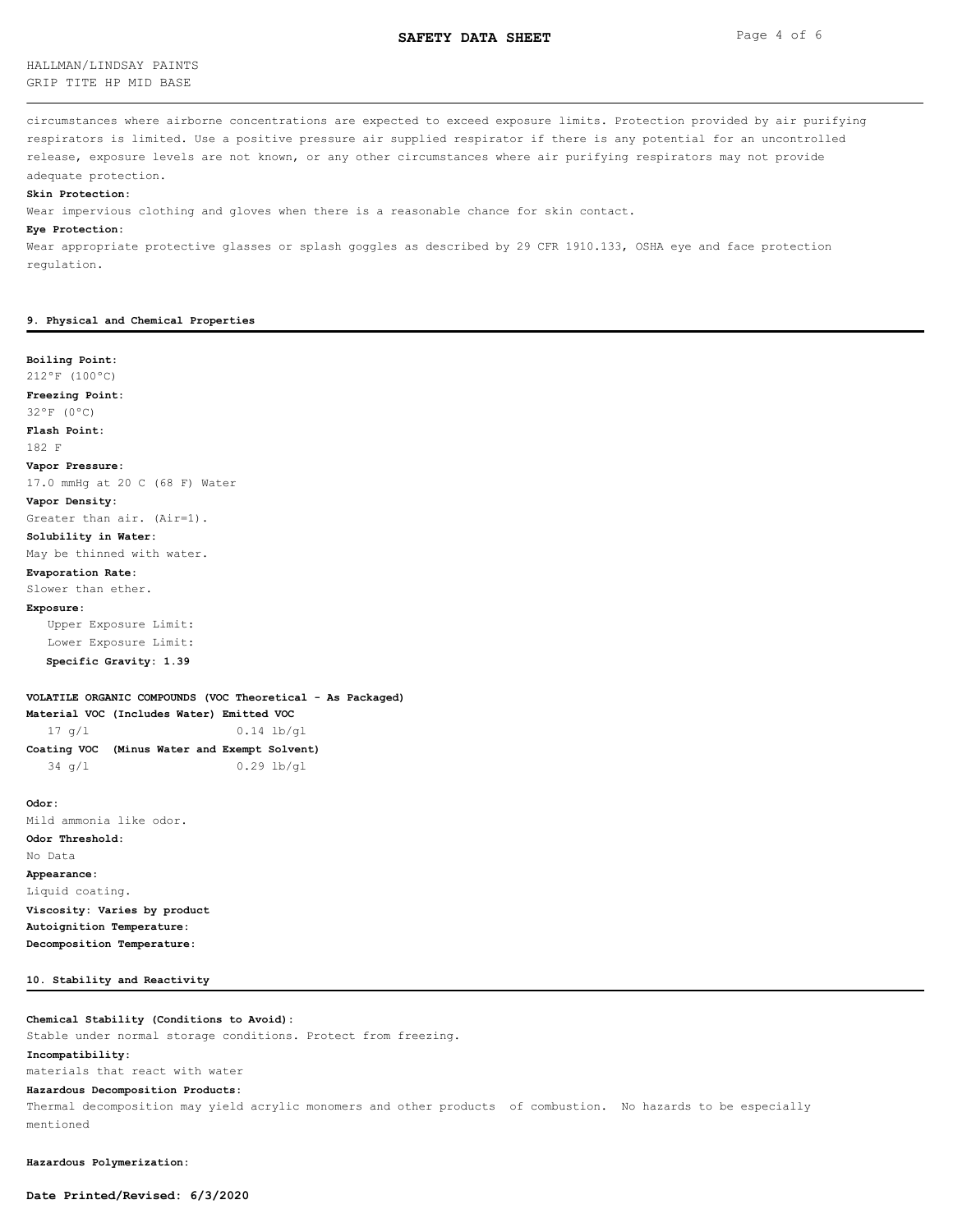Stable under recommended storage conditions

### **11. Toxicological Information**

### **Information on toxicological effects**

### **Eye:**

Toxicological data are not available. Observe the usual hygienic measures for handling chemicals.

# **Skin:**

Toxicological data are not available. Observe the usual hygienic measures for handling chemicals.

### **Ingestion:**

Toxicological data are not available. Observe the usual hygienic measures for handling chemicals.

### **Inhalation:**

Toxicological data are not available. Observe the usual hygienic measures for handling chemicals.

### **Subchronic:**

Toxicological data are not available. Observe the usual hygienic measures for handling chemicals.

# **Chronic/Carcinogenicity:**

IARC's Monograph No 93 reports there is sufficient evidence of carcinogenicity in experimental rats exposed to titanium dioxide but inadequate evidence for carcinogenicity in humans and has assigned a Group 2B rating. In addition, the IARC summary concludes, "No significant exposure to titanium dioxide is thought to occur during the use of products in which titanium is bound to other materials, such as paint."

 IARC: Not determined NTP: Not determined OSHA: Not determined Teratology: No Data

Reproduction: No Data

Mutagenicity: No Data

Acute Toxicity: Eye Contact: May cause: Moderate irritation. Skin: May cause: Moderate irritation. Prolonged or repeated exposure can cause skin sensitization. Inhalation: of vapor or mist can cause headache, nausea, and irritation of the nose, throat and lungs. Ingestion: May cause: Nausea. May be harmful if swallowed.

STOT-single exposure: Not Applicable STOT-repeated exposure: Not Applicable **Routes of Exposure: Not determined**

# **12. Ecological Information**

Ecotoxicological data are not available. According to experience, the material has no harmful effect on the environment.

### **13. Disposal Considerations**

### **Waste Disposal Method:**

Dispose of material in accordance with Federal, State and Local regulations.

### **14. Transport Information**

**UN Number:** NOT REGULATED

# **UN Shipping Name:**

NOT REGULATED

### **Transport Hazard Class:**

**Packing Group:**

### **15. Regulatory Information**

**TSCA:**

All chemicals in this product are listed, or are exempt from listing, on the TSCA Inventory.